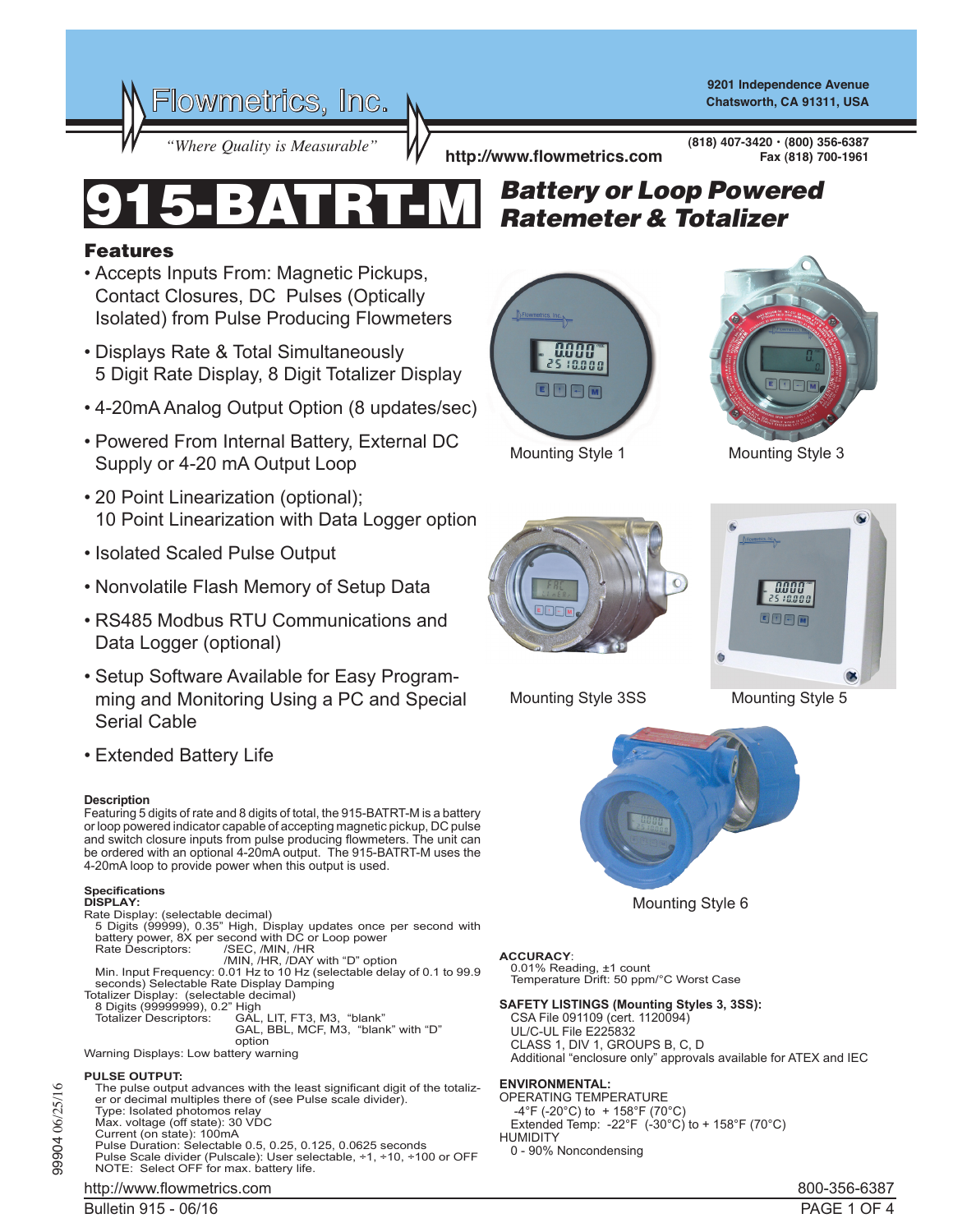## **MOUNTING STYLES:**

| 1- Panel Mount -                  | NEMA 4X Front                         |  |  |  |
|-----------------------------------|---------------------------------------|--|--|--|
| 3- Explosion Proof -              | Class I, Division I, Groups B, C & D  |  |  |  |
|                                   | Class II, Division I, Groups E, F & G |  |  |  |
| 3SS- Explosion Proof -            | <b>Stainless Steel</b>                |  |  |  |
|                                   | Class I, Division I, Groups B, C & D  |  |  |  |
|                                   | Class II, Division I, Groups E, F & G |  |  |  |
| 5- Wall Mount -                   | <b>NEMA 4X Enclosure</b>              |  |  |  |
|                                   |                                       |  |  |  |
|                                   | (keypad mounted on cover)             |  |  |  |
| 6- Double Ended Explosion Proof - |                                       |  |  |  |
|                                   | Class I, Division I, Groups B, C & D  |  |  |  |
|                                   | Class II, Division I, Groups E, F & G |  |  |  |
|                                   | (contact factory for details)         |  |  |  |
| <b>NPUTS:</b>                     |                                       |  |  |  |
| <b>MAGNETIC PICKUP INPUT</b>      |                                       |  |  |  |
| Frequency Range: 0 to 3500 Hz     |                                       |  |  |  |
| Trigger Sensitivity: 10 mV p-p    |                                       |  |  |  |
|                                   |                                       |  |  |  |
| Over Voltage Protected: ± 30 VDC  |                                       |  |  |  |
| OPTO-ISOLATED DC PULSE INPUT      |                                       |  |  |  |
| High (logic 1): 4-30 VDC          |                                       |  |  |  |
| Low (logic 0): Less Than 1 VDC    |                                       |  |  |  |
| Minimum Current: .5 mA            |                                       |  |  |  |
| Hysteresis: 0.4 VDC               |                                       |  |  |  |
|                                   |                                       |  |  |  |

CONTACT CLOSURE INPUT (contact closure to common) Internal Pullup Resistor: 100 KΩ to +3.6 VDC

#### **BATTERY LIFE EXPECTANCY:**

Expected Years of Operation for 915-BATRT-M of various powering options at equipment duty cycles

| <b>MODEL</b>           | <b>RUN TIME</b> |                                              |                  |           |  |
|------------------------|-----------------|----------------------------------------------|------------------|-----------|--|
|                        | Idle            | 2hrs/day                                     | 8hrs/day         | 24hrs/day |  |
| 915-BATRT-M-A 10 yrs   |                 | 10 yrs                                       | 10 yrs           | $9.1$ yrs |  |
| 915-BATRT-M-A-4 10 yrs |                 | 10 yrs                                       | $10 \text{ vrs}$ | 8.4 yrs   |  |
| 915-BATRT-M-B/C        |                 | Indefinite operation when externally powered |                  |           |  |
| External or loop power |                 |                                              |                  |           |  |

**NOTE:** Battery shelf life is rated at 10 years by manufacturer Life expectancy based on rated battery capacity at 20°C The above table is shown with pulse output inactive. Use of pulse output shortens battery life.

Example: A pulse output of 0.06 sec. duration, once per second, would derate the battery life by 20%.

#### **IDATA STORAGE:**

Setup Information: Stored in flash memory

Totalizer: Stored in battery backed RAM but can be saved to flash memory by operator for recall after battery change out.

## **COMMUNICATIONS OPTION (S1):**

**RS232 SERIAL SETUP SOFTWARE OPTION:** This option enables you to access a variety of process parameters through serial communications. PC compatible communications soft-

ware is included with this option. With this software and a BAT R/T-M Serial Adapter Cable (BSAC1) you will be able to setup the BAT R/T-M through your PC.

#### **RS-485 MODBUS and DATA LOGGER OPTION (S2):**

The optional RS-485 card utilizes Modbus RTU protocol to access a variety of process parameters. The Data Logger stores the totalizer to flash memory once every 24 hours at the time you set. The data logger can hold 27 days of totals, on the 28th day the oldest total in the logger is dropped. Requires external DC power: 6-28VDC (input is reverse polarity protected) Current Draw:

## Receiving: 2 mA

Transmitting: 125 mA (instantaneous peak)



20 Point Linearization Option (10 Point with Data Logger option) This feature allows the user to enter 20 different frequencies with 20 different corresponding K-Factors to linearize non linear signals.

Sustained contact closure will shorten battery life.

Sustained contact closure will shorten battery life.

## **ANALOG OUTPUT OPTION:**

Minimum On : 25 msec<br>**NOTE:** Sustained co

Range: 0.001 to 99999999

K-FACTOR

Frequency Range: 0 to 5 kHz Min. Pulse Width: 0.1 msec

High (logic 1): Open or 4-30 VDC Low (logic 0): Less Than .5 VDC

High (logic 1): Open or 4-30 VDC Low (logic 0): Less Than .5 VDC

Internal Switch Debounce Filter: 0 to 40 Hz<br>**NOTE:** Sustained contact closure will sh

RESET INPUT (contact closure to common) Internal Pullup Resistor: 100 KΩ to +3.6 VDC

Type: 4-20 mA follows rate display, Two wire hookup Accuracy: 0.025% Full Scale at 20° C Temperature Drift:

Decimal Point Locations: XXXX.XXXX to XXXXXXXX

50 ppm/°C Typical

Reverse Polarity Protected

Update Rate: 8 times/second

**NOTE:** The 915-BATRT-M uses the 4-20 mA loop power as its primary power source when this option is used. The battery is still required for standby battery operation.

#### **Power:**

BATTERY POWERED

Supplied with 1 or 2 C size Lithium battery pack.

EXTERNAL POWER INPUT

Voltage: 8.5 to 30 VDC

Current: Less than 5 mA

Supplied with 1 C size lithium battery

Protection: Reverse Polarity Protection on DC Power Input

LOOP POWERED

Voltage: 8.5 to 30 VDC

Supplied with 1 or 2 C size lithium battery(ies)

Protection: Reverse Polarity Protection on Current Loop

Loop Burden: 8.5V maximum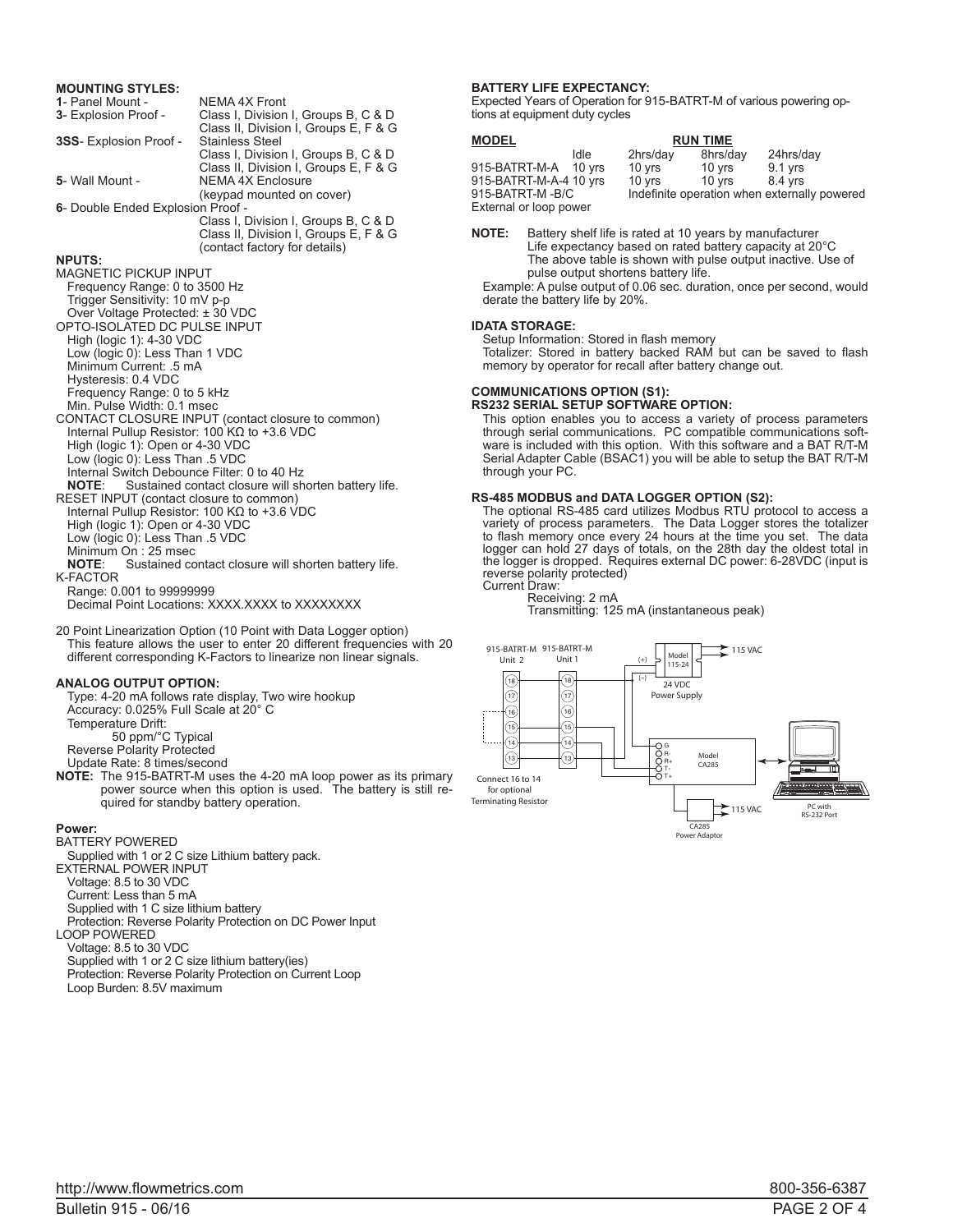# **Typical Wiring:**